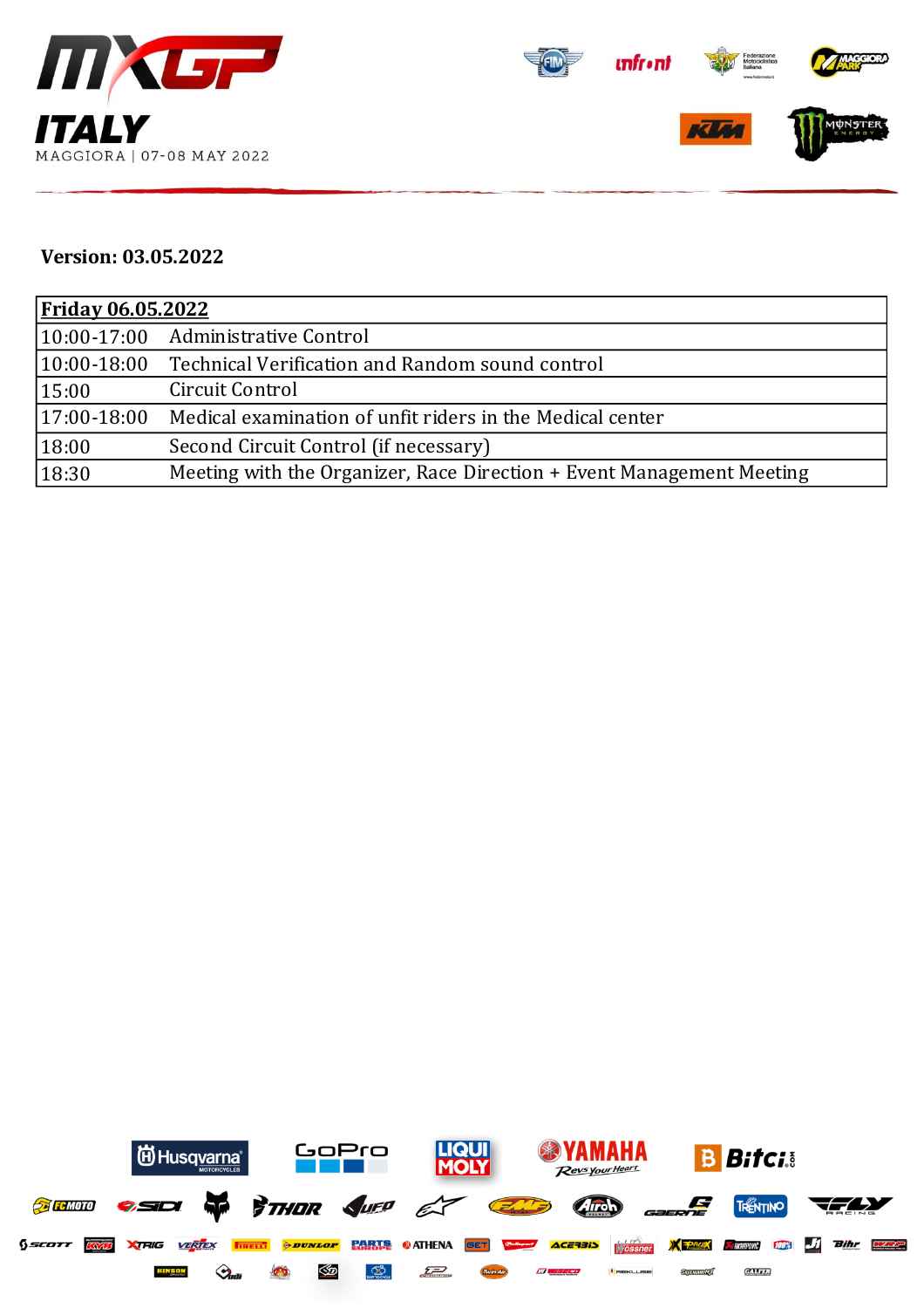





## **Version: 03.05.2022**

| <b>Saturday 07.05.2022</b> |                 |                                                  |                                            |  |  |  |
|----------------------------|-----------------|--------------------------------------------------|--------------------------------------------|--|--|--|
| 09:35                      |                 | Start gate demonstration                         |                                            |  |  |  |
| 09:45                      | EMXOpen         | Free practice                                    | 20 mins                                    |  |  |  |
| 10:15                      | <b>EMX250</b>   | Free practice                                    | 20 mins                                    |  |  |  |
| 10:50                      | MX <sub>2</sub> | Free practice                                    | 25 mins                                    |  |  |  |
| 11:20                      | <b>MXGP</b>     | Free practice                                    | 25 mins                                    |  |  |  |
| 11:50                      |                 | Onboard Camera                                   |                                            |  |  |  |
| 12:10                      | EMXOpen         | Qualifying practice                              | 25 mins                                    |  |  |  |
|                            |                 | Start test session                               | 5 mins                                     |  |  |  |
| 12:45                      | <b>EMX250</b>   | Qualifying practice                              | 25 mins                                    |  |  |  |
|                            |                 | Start test session                               | 5 mins                                     |  |  |  |
| 13:25                      | MX <sub>2</sub> | Time practice                                    | 25 mins                                    |  |  |  |
|                            |                 | Start test session                               | 5 mins                                     |  |  |  |
| 14:00                      | <b>MXGP</b>     | Time practice                                    | 25 mins                                    |  |  |  |
|                            |                 | Start test session                               | 5 mins                                     |  |  |  |
| 14:35                      | <b>EMXOpen</b>  |                                                  | Motorcycles in waiting zone - sighting lap |  |  |  |
| 14:45                      |                 | Race 1                                           | $25 \text{ mins} + 2 \text{ laps}$         |  |  |  |
| 15:20                      | <b>EMX250</b>   |                                                  | Motorcycles in waiting zone - sighting lap |  |  |  |
| 15:30                      |                 | Race 1                                           | $25 \text{ mins} + 2 \text{ laps}$         |  |  |  |
| 16:15                      | MX <sub>2</sub> |                                                  | Motorcycles in waiting zone - sighting lap |  |  |  |
| 16:25                      |                 | Qualifying race                                  | $20 \text{ mins} + 2 \text{ laps}$         |  |  |  |
| 17:00                      | <b>MXGP</b>     | Motorcycles in waiting zone - sighting lap       |                                            |  |  |  |
| 17:10                      |                 | Qualifying race                                  | $20 \text{ mins} + 2 \text{ laps}$         |  |  |  |
| 18:00                      |                 | Meeting of the Race Direction / Event Management |                                            |  |  |  |